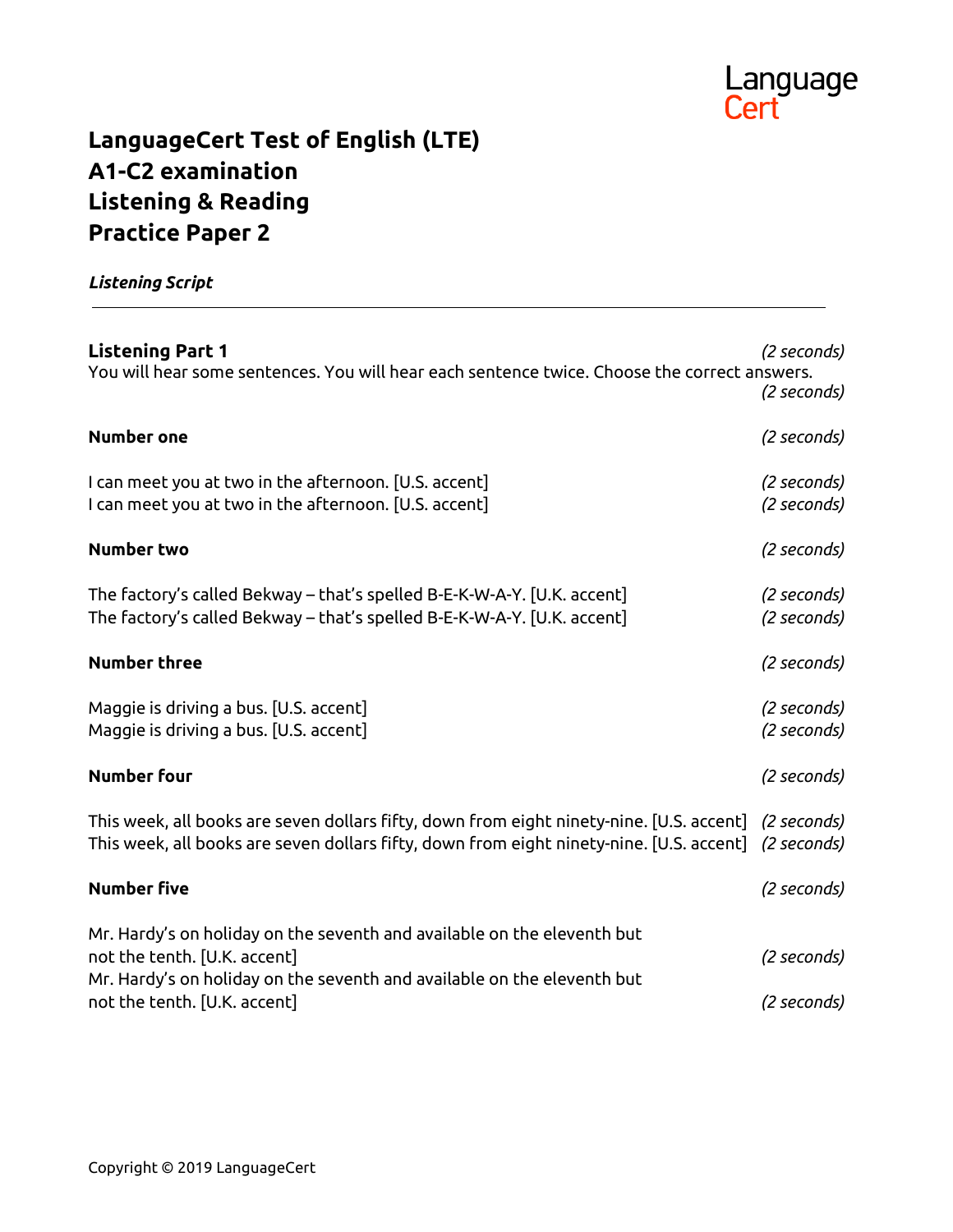| Number six<br>Why don't I give you my business card and then you can call me. [U.K. accent]<br>Why don't I give you my business card and then you can call me. [U.K. accent]             | (2 seconds)<br>(2 seconds)<br>(2 seconds) |
|------------------------------------------------------------------------------------------------------------------------------------------------------------------------------------------|-------------------------------------------|
| Number seven<br>James looks so different in jeans and a jacket  better than in his usual                                                                                                 | (2 seconds)                               |
| suit and necktie. [U.S. accent]                                                                                                                                                          | (2 seconds)                               |
| James looks so different in jeans and a jacket  better than in his usual<br>suit and necktie. [U.S. accent]                                                                              | (2 seconds)                               |
| Number eight<br>I'm not coming to the movies, I'm going to the stadium for the game. [U.S. accent]<br>I'm not coming to the movies, I'm going to the stadium for the game. [U.S. accent] | (2 seconds)<br>(2 seconds)<br>(2 seconds) |

#### **That is the end of Part 1.**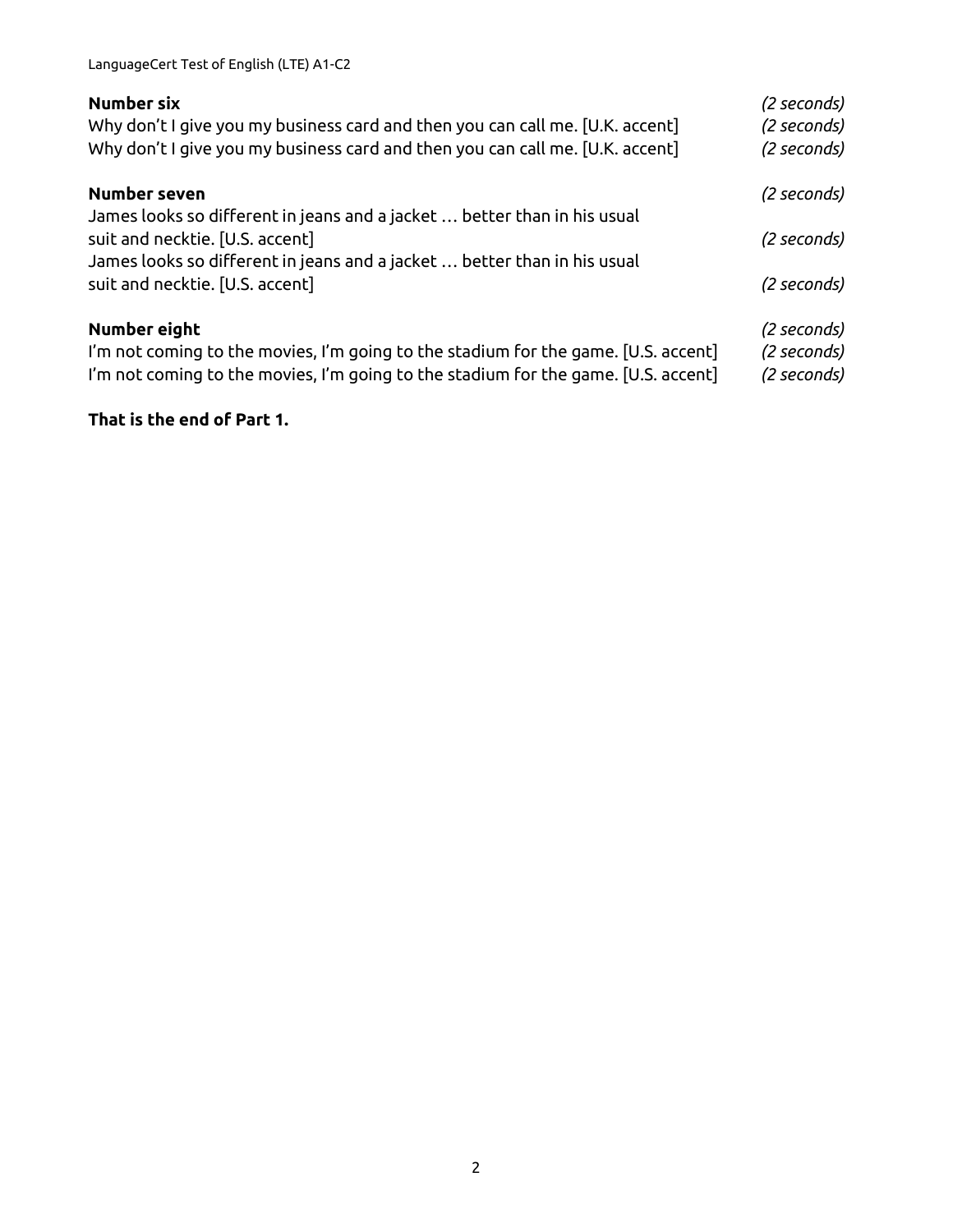| LanguageCert Test of English (LTE) A1-C2 |  |  |  |
|------------------------------------------|--|--|--|
|------------------------------------------|--|--|--|

| <b>Listening Part 2a</b><br>You will hear some sentences. You will hear each sentence twice. Choose the best reply to each<br>sentence. | (2 seconds)<br>(2 seconds) |
|-----------------------------------------------------------------------------------------------------------------------------------------|----------------------------|
| <b>Number one</b>                                                                                                                       | (2 seconds)                |
| [U.K. accent]: What would you like for your leaving present?<br>[U.K. accent]: What would you like for your leaving present?            | (4 seconds)<br>(4 seconds) |
| <b>Number two</b>                                                                                                                       | (2 seconds)                |
| [U.S. accent]: We can meet after lunch.<br>[U.S. accent]: We can meet after lunch.                                                      | (4 seconds)<br>(4 seconds) |
| <b>Number three</b>                                                                                                                     | (2 seconds)                |
| [U.K. accent]: Can you call me as soon as he becomes available?<br>[U.K. accent]: Can you call me as soon as he becomes available?      | (4 seconds)<br>(4 seconds) |
| <b>Number four</b>                                                                                                                      | (2 seconds)                |
| [U.S. accent]: Do you have many business contacts in the area?<br>[U.S. accent]: Do you have many business contacts in the area?        | (4 seconds)<br>(4 seconds) |
| <b>Number five</b>                                                                                                                      | (2 seconds)                |
| [Australian accent]: Let me know what you think of the report.<br>[Australian accent]: Let me know what you think of the report.        | (4 seconds)<br>(2 seconds) |

### **That is the end of Part 2a.**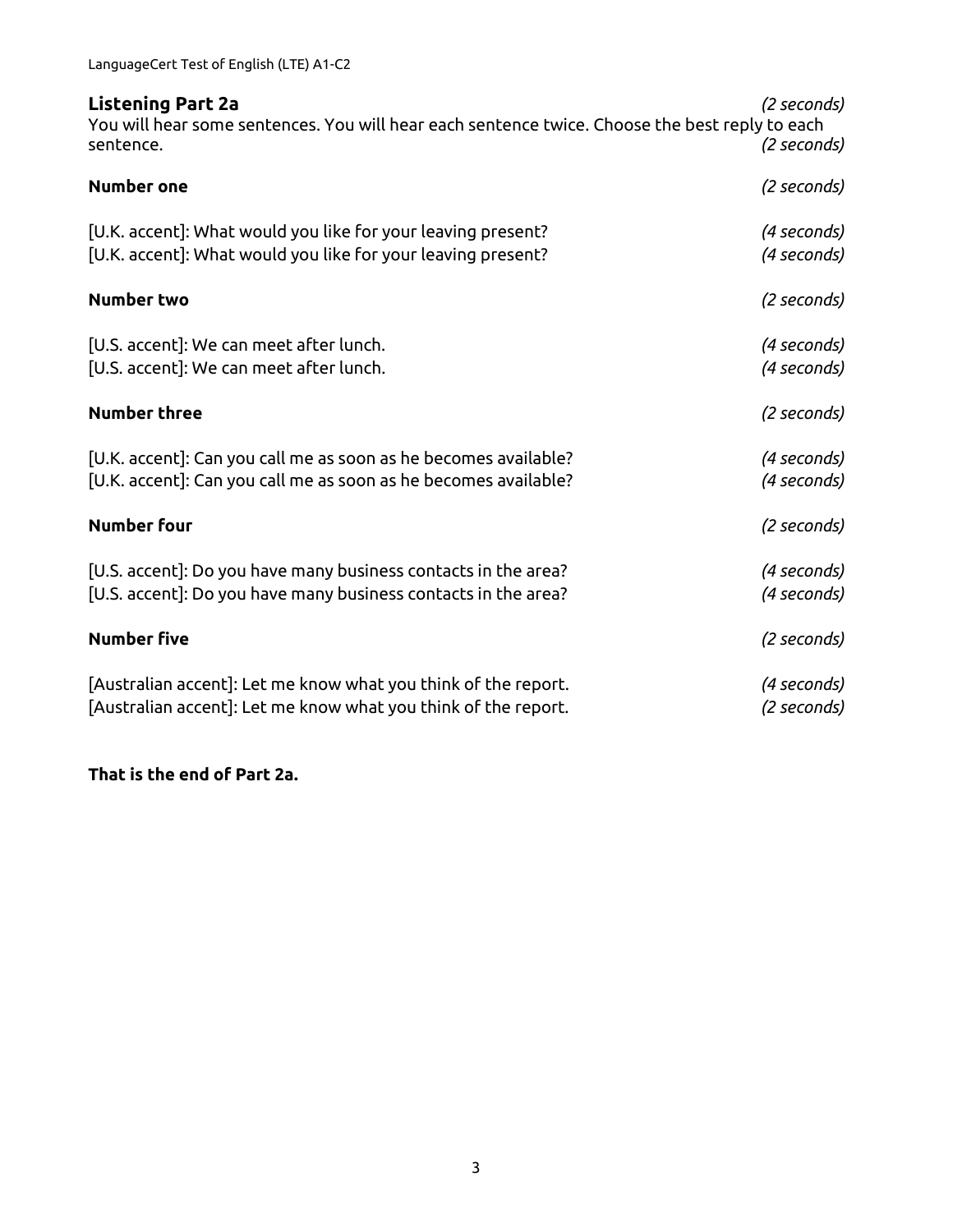#### **Listening Part 2b** *(2 seconds)*

You will hear some short conversations. You will hear each conversation twice. Choose the correct answer to complete each conversation. *(2 seconds)*

|    | Number one                                                                              | (2 seconds) |
|----|-----------------------------------------------------------------------------------------|-------------|
| F: | [U.K. accent]                                                                           |             |
| М: | Is that a text from Kayla? I hope all's well.<br>Believe it or not, she's left her job! |             |
| F: | Wow, I didn't expect that.                                                              |             |
|    |                                                                                         |             |
|    | (Wait 5 seconds before repeating.)                                                      |             |
|    | (Wait 5 seconds before going onto the next conversation.)                               |             |
|    | <b>Number two</b>                                                                       | (2 seconds) |
|    | [U.S. accent]                                                                           |             |
| М: | Do you think it's worth me applying for that job Josh told me about?                    |             |
| F: | I'd take advantage of the fact that it hasn't been advertised yet.                      |             |
| M: | What do you mean?                                                                       |             |
|    | (Wait 5 seconds before repeating.)                                                      |             |
|    | (Wait 5 seconds before going onto the next conversation.)                               |             |
|    | <b>Number three</b>                                                                     | (2 seconds) |
|    | [New Zealand accent]                                                                    |             |
| F: | Have you got work plans like doing some skills training?                                |             |
| M: | Actually, I'm thinking of going part time and studying film-making.                     |             |
| F: | Why would you do that? You're a qualified accountant!                                   |             |
|    | (Wait 5 seconds before repeating.)                                                      |             |
|    | (Wait 5 seconds before going onto the next conversation.)                               |             |
|    | Number four                                                                             | (2 seconds) |
|    | [U.S. accent]                                                                           |             |
| M: | I'd appreciate it if you could let me know if you're gonna be late.                     |             |
| F: | Didn't you get my email this morning?                                                   |             |
| M: | Not as far as I know.                                                                   |             |
|    | (Wait 5 seconds before repeating.)                                                      |             |
|    |                                                                                         |             |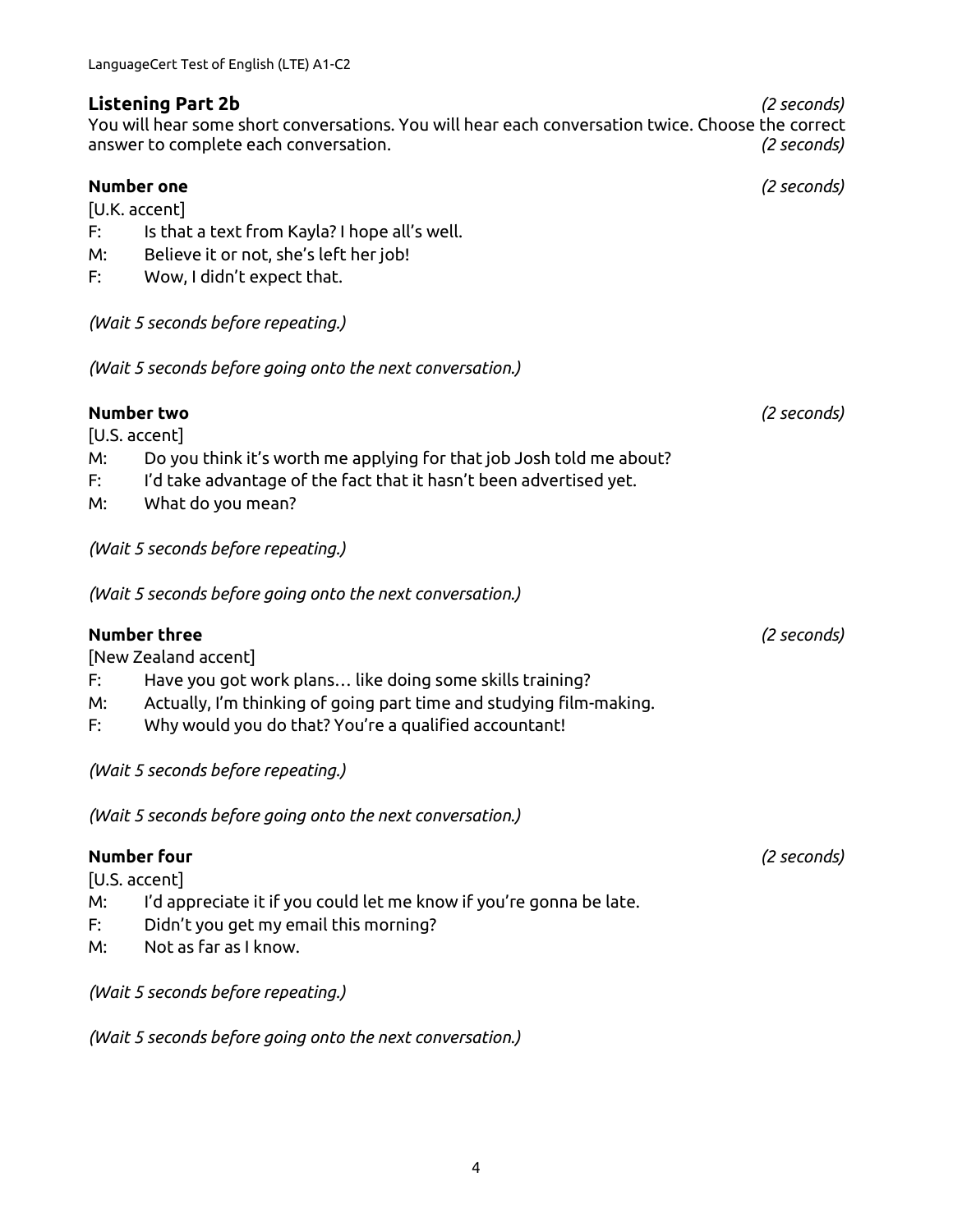#### **Number five** *(2 seconds)*

[U.S. accent]

- F: There's been a sharp rise in Bentley Inc's profits.
- M: Well, that's probably due to the exchange rate the dollar isn't as strong…
- F: So it's not about how productive they are?

*(Wait 5 seconds before repeating.)*

*(Wait 5 seconds before going onto the next conversation.)*

#### **Number six** *(2 seconds)*

[U.K. accent]

- M: The statistics course you're taking … d'you think it's aimed at the right level?
- F: Aside from one of the units, it's pretty advanced stuff.
- M: So it's to be avoided then?

*(Wait 5 seconds before repeating.)*

*(Wait 5 seconds before going onto the next conversation.)*

#### **Number seven** *(2 seconds)*

[U.S. accent]

- F: I can't face the second interview Mary Pattenski's leading it.
- M: She's got a reputation for being tough but she's fine, honestly.
- F: So, I should go for it then?

*(Wait 5 seconds before repeating.)*

*(Wait 5 seconds before going onto the next conversation.)*

#### **Number eight** *(2 seconds)*

[U.S. accent]

- M: Do you know who's authorized to sign these expense forms?
- F: I am, but you need to check that they don't exceed the maximum allowance.
- M: I didn't know there was one!

*(Wait 5 seconds before repeating.)*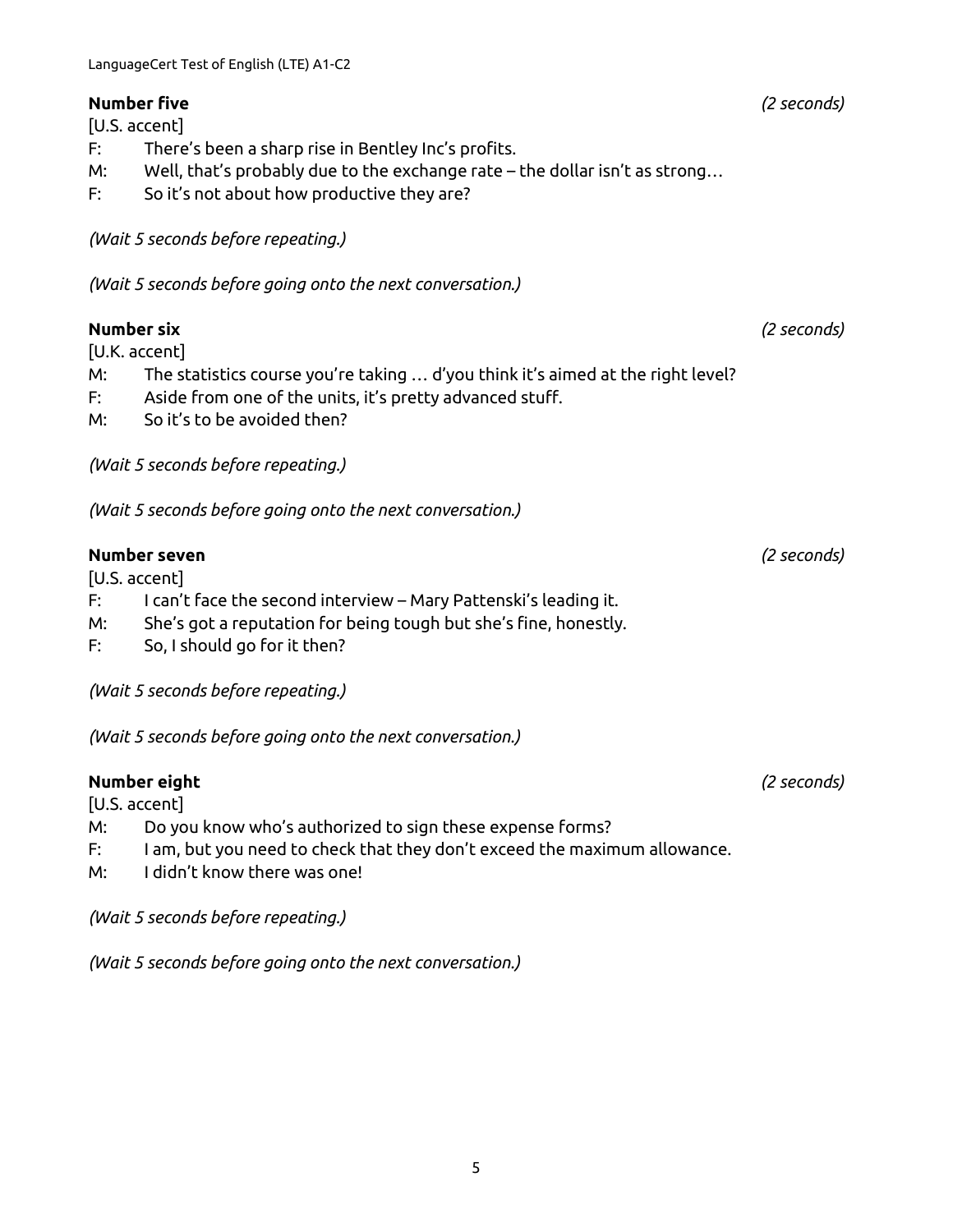#### **Number nine** *(2 seconds)*

[U.K. accent]

- F: Is it just me or do you think that presentation fell completely flat?
- M: I'm not quite sure what happened. Maybe the focus was wrong or something…
- F: I really expected more from Brian. He's usually so good.

*(Wait 5 seconds before repeating.)*

*(Wait 5 seconds before going onto the next conversation.)*

#### **Number ten** *(2 seconds)*

[U.S. accent]

- F: I really believe Kevin'll do anything to get promoted! He's going round the office telling everyone he won the Kingsgate contract, not me!
- M: Up to his usual tricks then!
- F: There's got to be some way to put a stop to him!

*(Wait 5 seconds before repeating.)*

*(2 seconds)*

**That is the end of Part 2b.**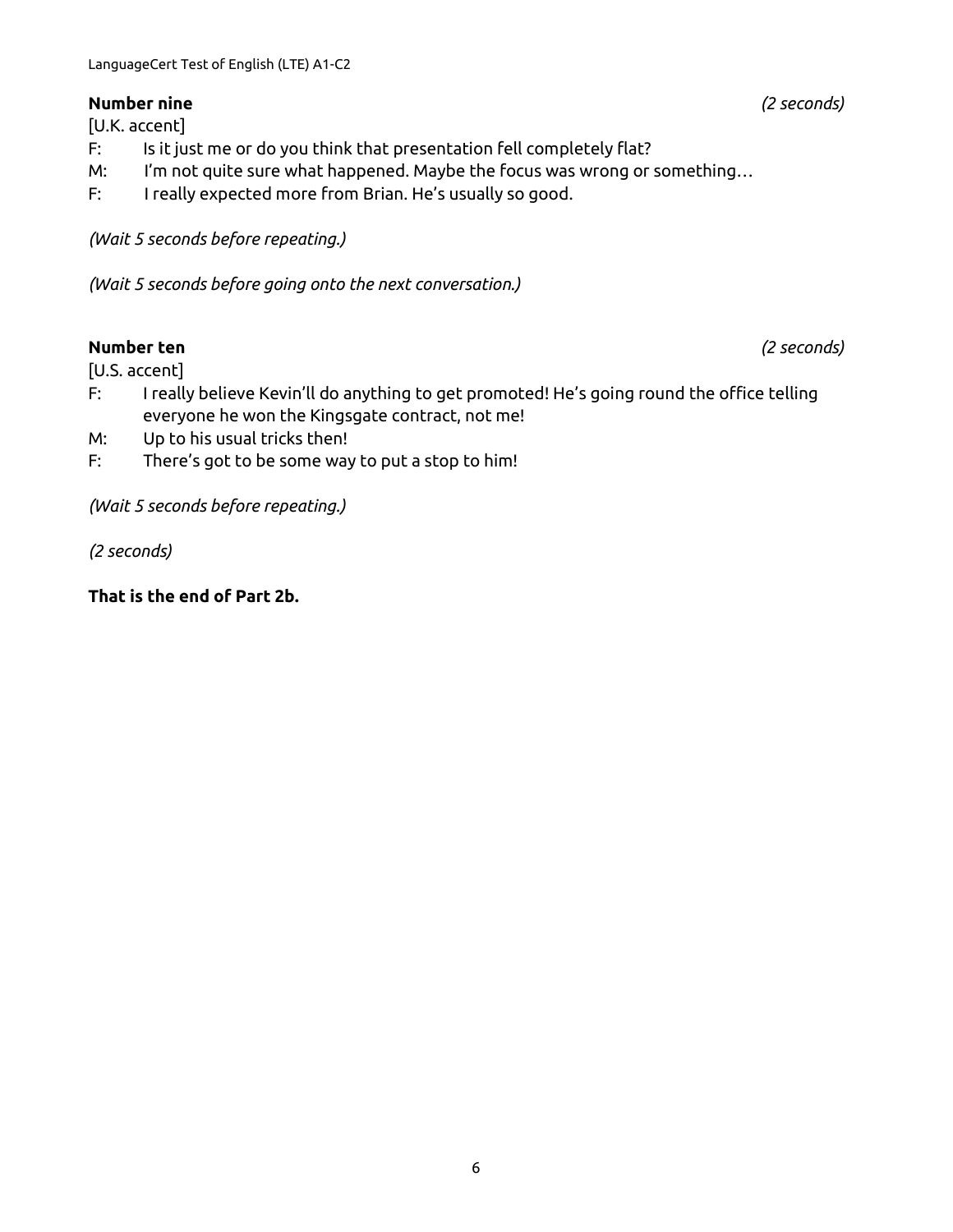**Listening Part 3** *(2 seconds)* You will hear some short conversations. You will hear each conversation twice. Choose the correct answers for each conversation. *(2 seconds)*

# **Conversation One** *(15 seconds)*

**You hear a man talking to his line manager, Amanda, about his work.** *(2 seconds)* [M: US, 20s – F: US, early 30s]

- M: Amanda? Could I speak with you?
- F: Of course. Is something wrong?
- M: I'm sorry, I feel stupid but ... I'm working on the Lexington project and there are so many parts to it that I'm finding it hard to organize myself…
- F: Well, I'm pleased you mention it I was just about to email you, but I got distracted. That happens a lot! Anyway, it sounds like you need to get a better system together, to manage your work.
- M: Exactly!
- F: Let me show you what I do here, you see nine things to complete today this is the main one, it'll take the longest, then I have three that are kinda medium-sized – an hour or less – then the final five should take just a few minutes each... Break the project down into sections, and be realistic about what you can achieve.

*(Wait 2 seconds before repeating.)*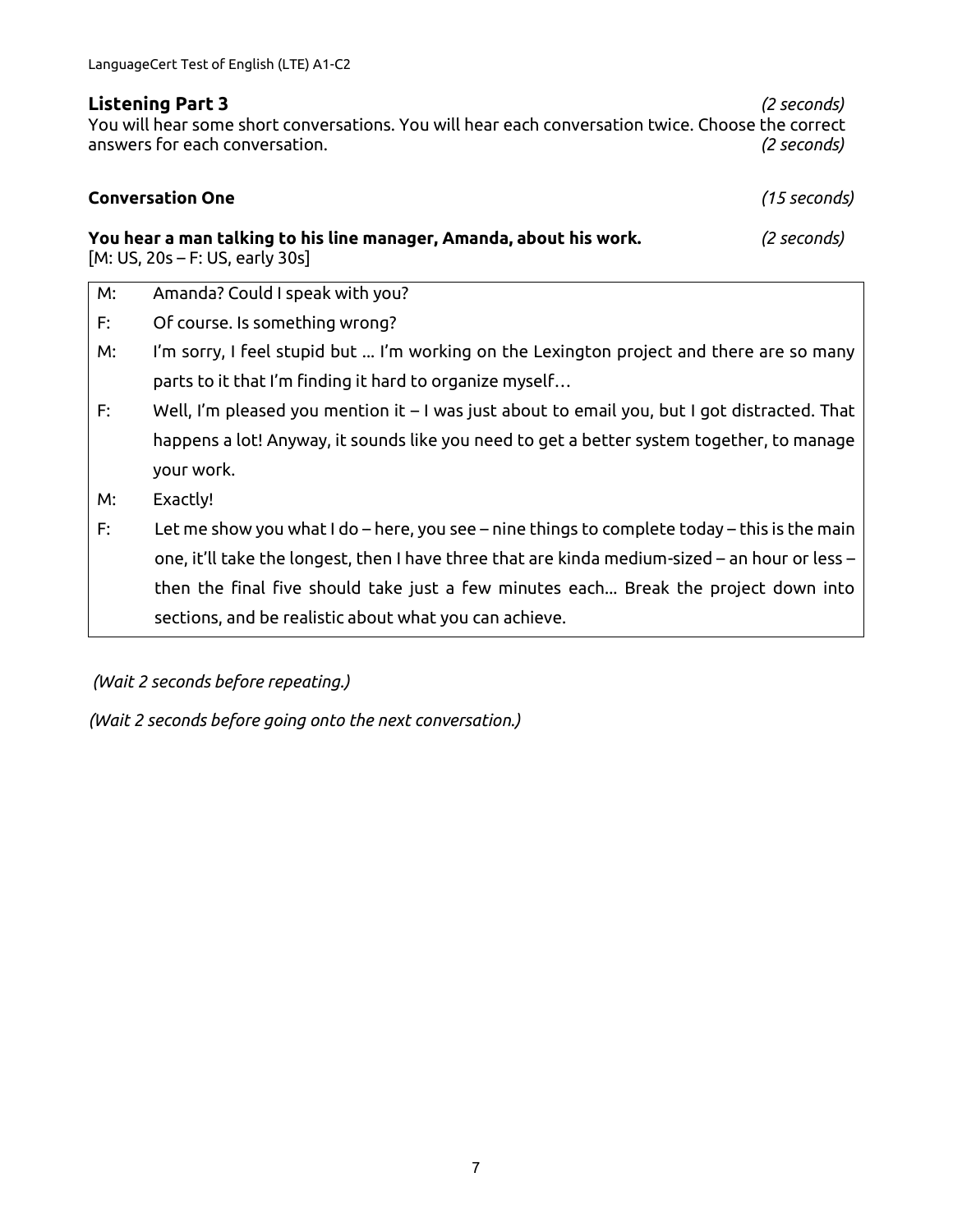#### **Conversation Two** *(15 seconds)*

**You hear two work colleagues talking about dressing for a job interview.** *(2 seconds)*  $[M: US, 20s - F: US, 20s]$ 

- M: Bonny? What does business casual mean? That's the dress policy where I'm interviewing at next week… Can I wear anything?
- F: Do **not** wear jeans Greg! The company are only two blocks away, right? Why don't we walk over in our lunchbreak? We'll see what their staff wear, and then you can just take it up a level, style-wise, for the interview.
- M: Good idea. I mean, of course I have a good suit, but I want to look like someone they'd employ. I've seen people make terrible mistakes at interviews. The one that really gets me is when a guy wears a suit that belongs in a nightclub, not an office. You know the suits I mean?
- F: What the shiny ones?
- M: Yeah! That's ok for your shoes, but not a suit!
- F: I don't like colourful neckties keep it simple I say.

*(Wait 2 seconds before repeating.)*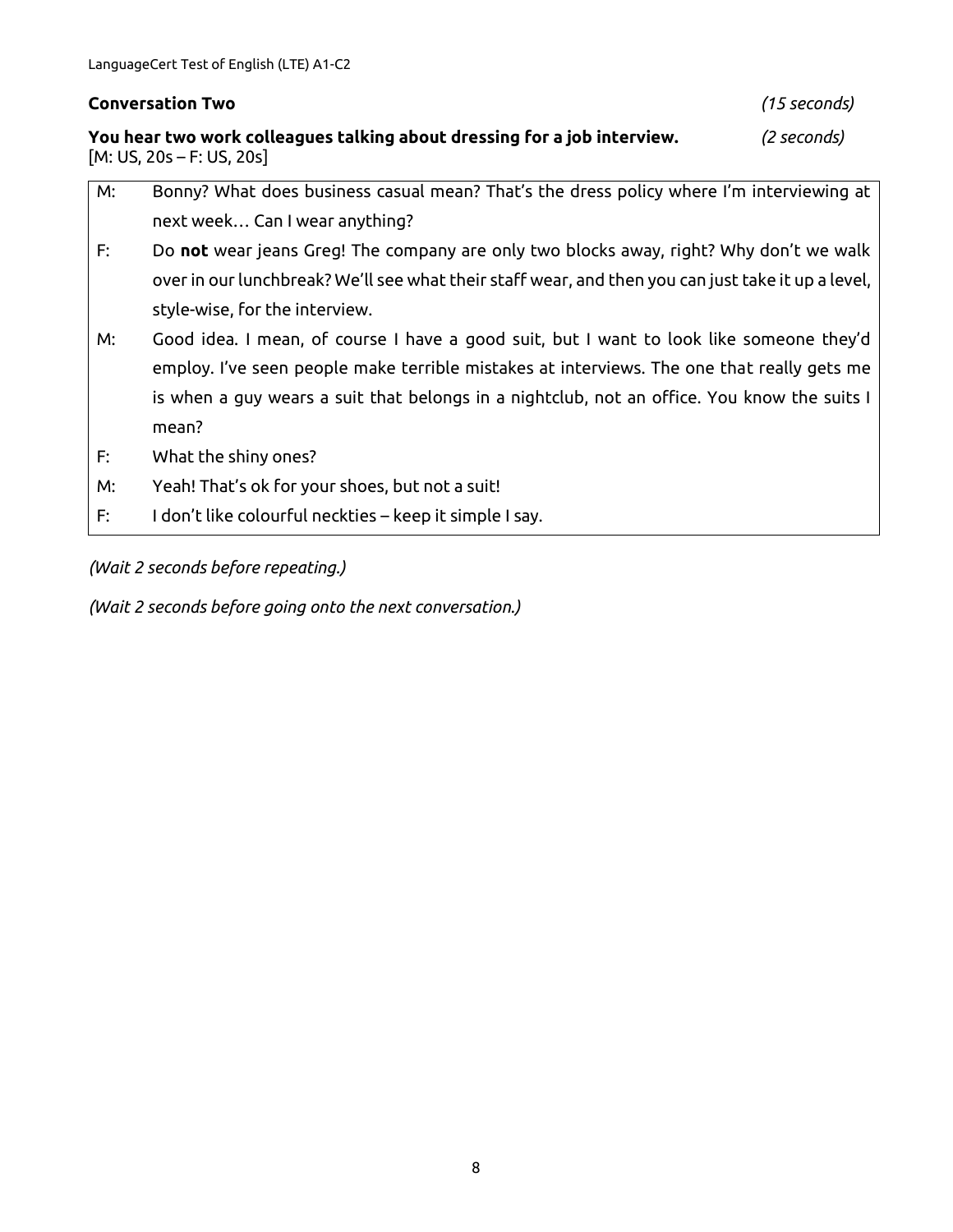#### **Conversation Three** *(15 seconds)*

**You hear two senior managers talking about a visit from a manufacturing quality inspector.** [M: US, 40s – F: US, 40s] *(2 seconds)*

- M: I just heard, a manufacturing quality inspector's due here on the fifteenth of July. F: Really? Ok, that gives us, what? Five weeks to prepare? That should be plenty. In my training session we role played two weeks' notice, so this is good. M: The initial thing's to get the message out to all the heads of the production teams, the rest of the senior team…
- F: …and all our subject matter experts.
- M: Yeah, then we can meet to discuss how we're going to go forward.
- F: And I think I already sense where we might risk falling down… our new head of quality assurance only just got promoted – this'll be his first inspection for us.
- M: All we can do is support him one hundred percent… make sure the paperwork's in order…
- F: …and stop the Head of Production going on vacation! He'll have to reschedule. He needs to be here to deliver the introductory presentation. We want to make a good first impression.

*(Wait 2 seconds before repeating.)*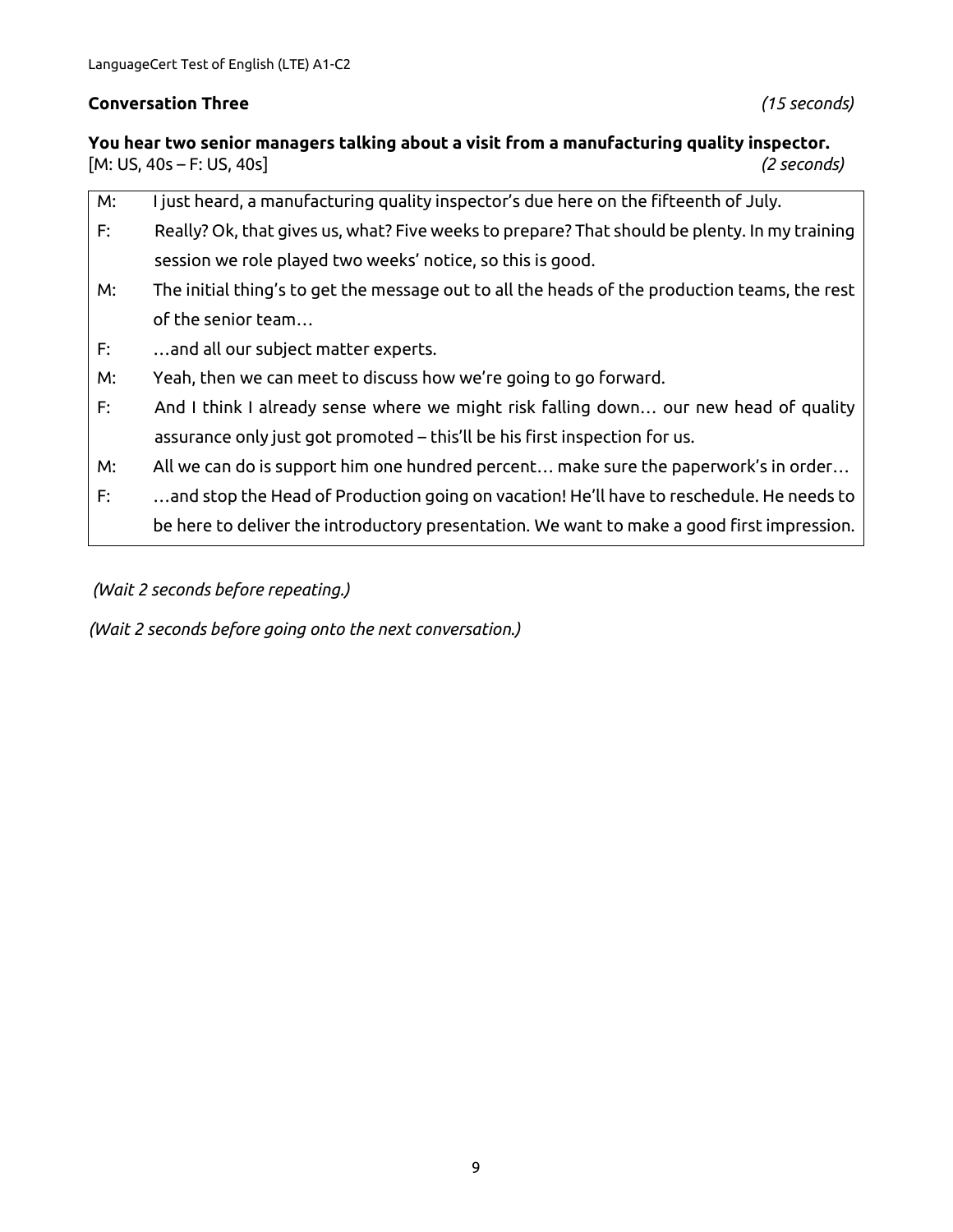#### **Conversation Four** *(15 seconds)*

#### **You hear a designer called Dan talking to a client called Renee about her office furniture.** [M: US, 30s – F: UK, 30s] *(2 seconds)*

- M: Ok Renee, I'll get straight to the point… you've got a **big** office. To furnish it with the range you prefer would break anybody's credit card.
- F: But Dan, the look has to be right… we're in the fashion industry after all.
- M: Look at these photos. They're the fittings from the Soames headquarters on fifth. I have a contact there, and he says if I can get there by the end of tomorrow, I can have everything! They're refurbishing, but what they're getting rid of looks brand new!
- F: So we could have all **this**?
- M: At an amazing price!
- F: [*still looking through the photos]* Let me think… it's a bit grand and, I mean, it would need to be adapted – it's not designed specifically for this space… [*starts to sound excited*] but hey, we're creative people, we could change it around. In fact, we could have quite a lot of fun with it…
- M: Use some of the money you save to hire a good carpenter and I've got some cool fabrics we could use on the chairs…

*(Wait 2 seconds before repeating.)*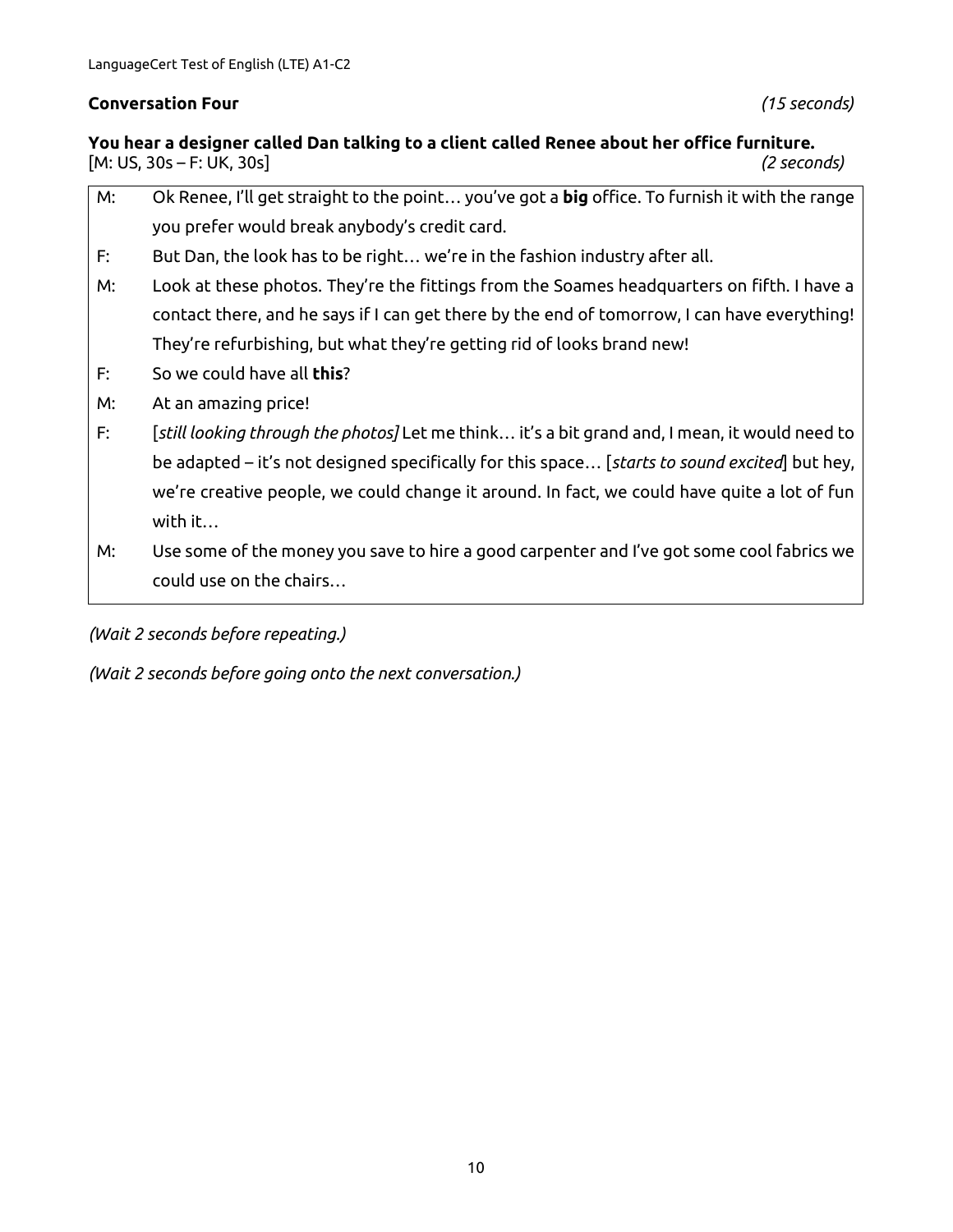#### **Conversation Five** *(15 seconds)*

**You hear a manager called Helen talking to her boss about customer complaints.** *(2 seconds)* [M: US, 40s – F: US, early 30s]

- M: Hi Helen. So are your MBA studies giving you any useful insight into customer service by any chance?
- F: Actually, the unit I'm doing now is on customer service and it's fascinating…
- M: Yeah?
- F: …Yeah, and I've given our customer complaints process a really close look and listened to some recordings of customer calls – there are thousands made every year…
- M: Really?
- F: Yeah… generally staff are very sympathetic and good at defusing difficult situations, and calming agitated customers… but when I tried to drill down and find out exactly what the issues were in each case, I found the collected data was too general. The boxes they have to tick don't give the full picture…
- M: Ah, that's interesting and kind of confirms what I was worried about we're missing out on gathering some useful stuff there.
- F: Exactly it's the kind of data that we'd pay thousands for, for some outside marketing company to come and tell us.
- M: So we need to amend the forms, to let the staff paint a more detailed picture...?
- F: Why stop there? Why not give our complaints policy a comprehensive overhaul? It's probably due one.
- M: Well, you'd have to head it up.
- F: I'd be happy to.

*(Wait 2 seconds before repeating.)*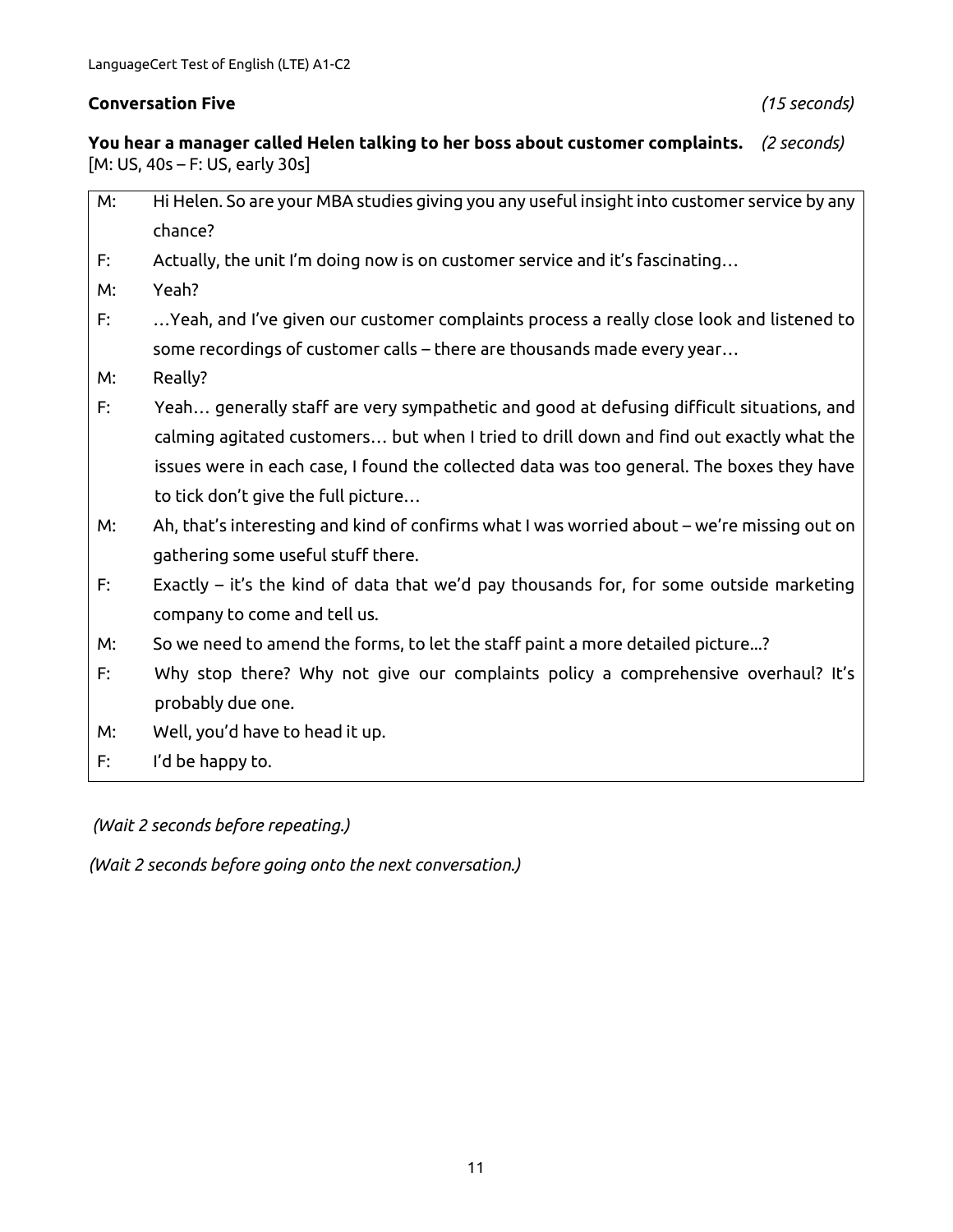#### **Conversation Six** *(15 seconds)*

# **You hear two junior managers talking about a reverse mentoring programme between senior executives and junior managers.** *(2 seconds)*

[M: US, 30s – F: US, 30s]

| M: | Something interesting came up in my departmental meeting.                                     |
|----|-----------------------------------------------------------------------------------------------|
|    |                                                                                               |
| F: | What?                                                                                         |
| M: | Reverse mentoring. Statistics show very few new graduates enter our sector, and those who     |
|    | do leave quite quickly. My department head thinks reverse mentoring could help the firm       |
|    | keep young talent. I'll reserve judgement on that                                             |
| F: | so wait! By reverse mentoring you mean junior managers get to tell senior ones how to         |
|    | do stuff?! [surprise]                                                                         |
| M: | My impression is it's more mutually beneficial than that, but in essence yes, a younger       |
|    | manager pairs up with an executive to give them the younger person's view on strategic and    |
|    | cultural issues.                                                                              |
| F: | Wow, think of the influence we'd have!                                                        |
| M: | Maybe that's a bit naïve. We'd definitely gain from their experience, and then most probably  |
|    | help them get to grips with various digital platforms social media in particular. Our         |
|    | generation understands it, theirs doesn't.                                                    |
| F: | But still, I wouldn't mind mentoring - although it'd be intimidating I'd have to keep in mind |
|    | that reversing the traditional roles makes senior managers vulnerable revealing a lack of     |
|    | knowledge to a junior's a tough call. They'd need to trust you. Would you be comfortable      |
|    | mentoring an executive?                                                                       |
| M: | I don't have the right qualities, but you're confident enough.                                |
| F: | I'd want some training beforehand to give me a starting point but (fade)                      |

*(Wait 2 seconds before repeating.)*

#### *(2 seconds)*

**That is the end of Part 3.**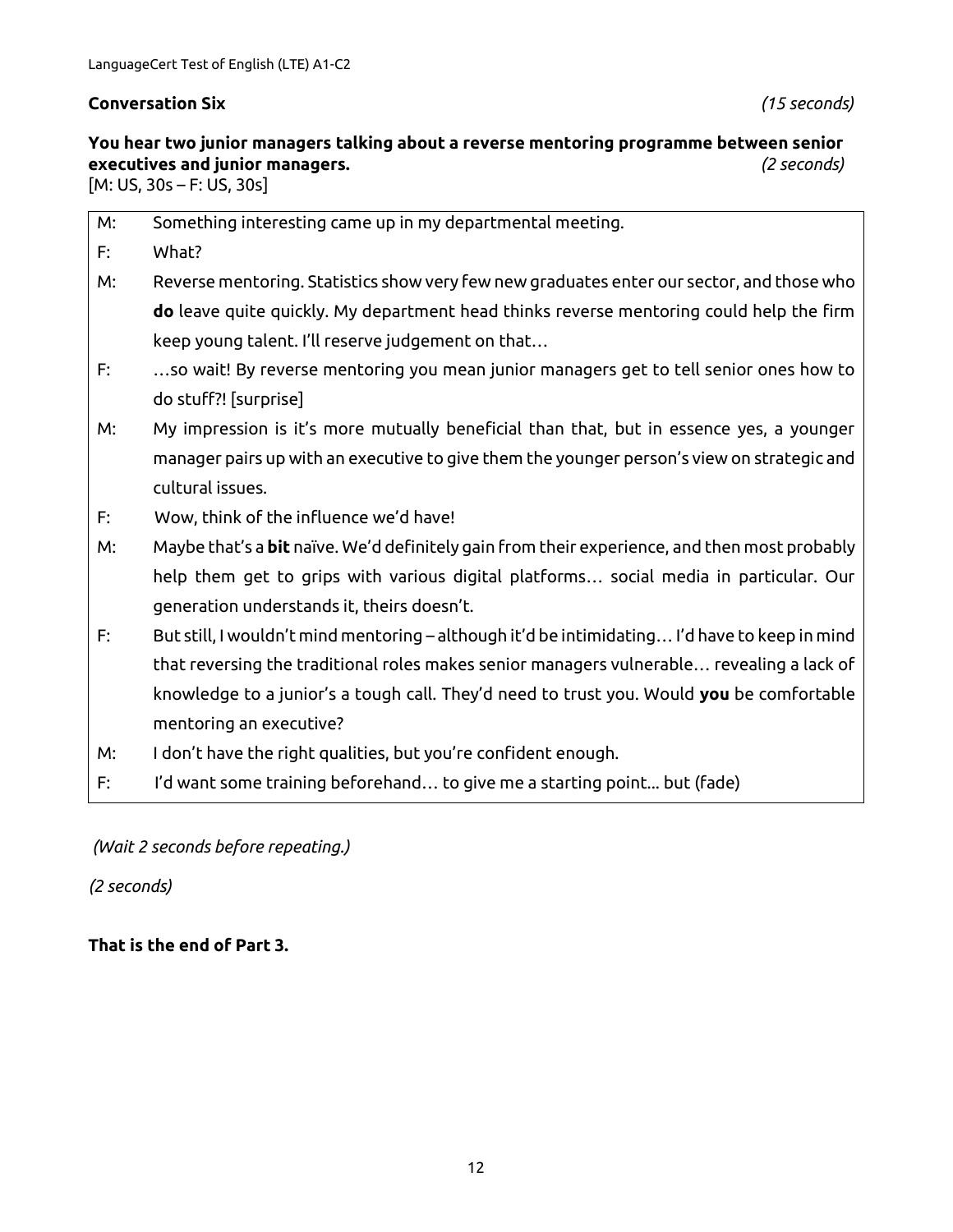#### **Listening part 4** *(2 seconds)*

You will hear the recordings twice. Choose the correct answers. *(30 seconds)*

**You hear a radio interview with a Business Communications Skills expert called John Bradshaw.** [F: UK, 30s – M: UK, 40s] *(2 seconds)*

- F: Today in the studio we have John Bradshaw, a business communication skills expert. So first of all John... What'll help me perform better in business meetings?
- M: Well, I'm sure you're always well prepared… one thing that might help if you're less confident is to make notes as people speak – then you'll remember what **you** want to say when there's room for comments later. Of course, making your point as the discussion's actually going along is fine, although you don't want to do that too much – it could sound like you're interrupting people.
- F: Is being a good speaker all about confidence?
- M: Actually, listening's more important… it's how you have a proper conversation. And your body language, and making eye contact help show you're paying attention. But, people who are confident about speaking and presenting aren't always the best communicators when it comes to the written word. They're separate skills.
- F: Well, yes, let's move on to business writing, emails in particular...
- M: It's interesting, but people often don't realise that they should be as careful about using formal and correct language in business emails as they would be in a business letter. And sometimes an email just isn't enough, especially business emails on more sensitive issues. It's good to follow up with a call or face-to-face chat, so you know they've understood you.
- F: Any advice for practising these skills?
- M: Get everyone together find a big space… set enjoyable tasks… make everyone laugh from the beginning. If they're feeling comfortable, they're more likely to be ok about making mistakes, and therefore learn more effectively.
- F: And communication skills aren't just for junior staff…
- M: Definitely not. Take the company Mainway. The owner told his senior managers about his plans to restructure, but then nothing happened for **five** months. In that period, staff began talking and getting worried about their jobs – some even left. Actually, only minor changes were ever intended, but not telling everyone that from the beginning was an expensive mistake.
- F: So managers need to…(fade)

*(Wait 15 seconds before repeating.)*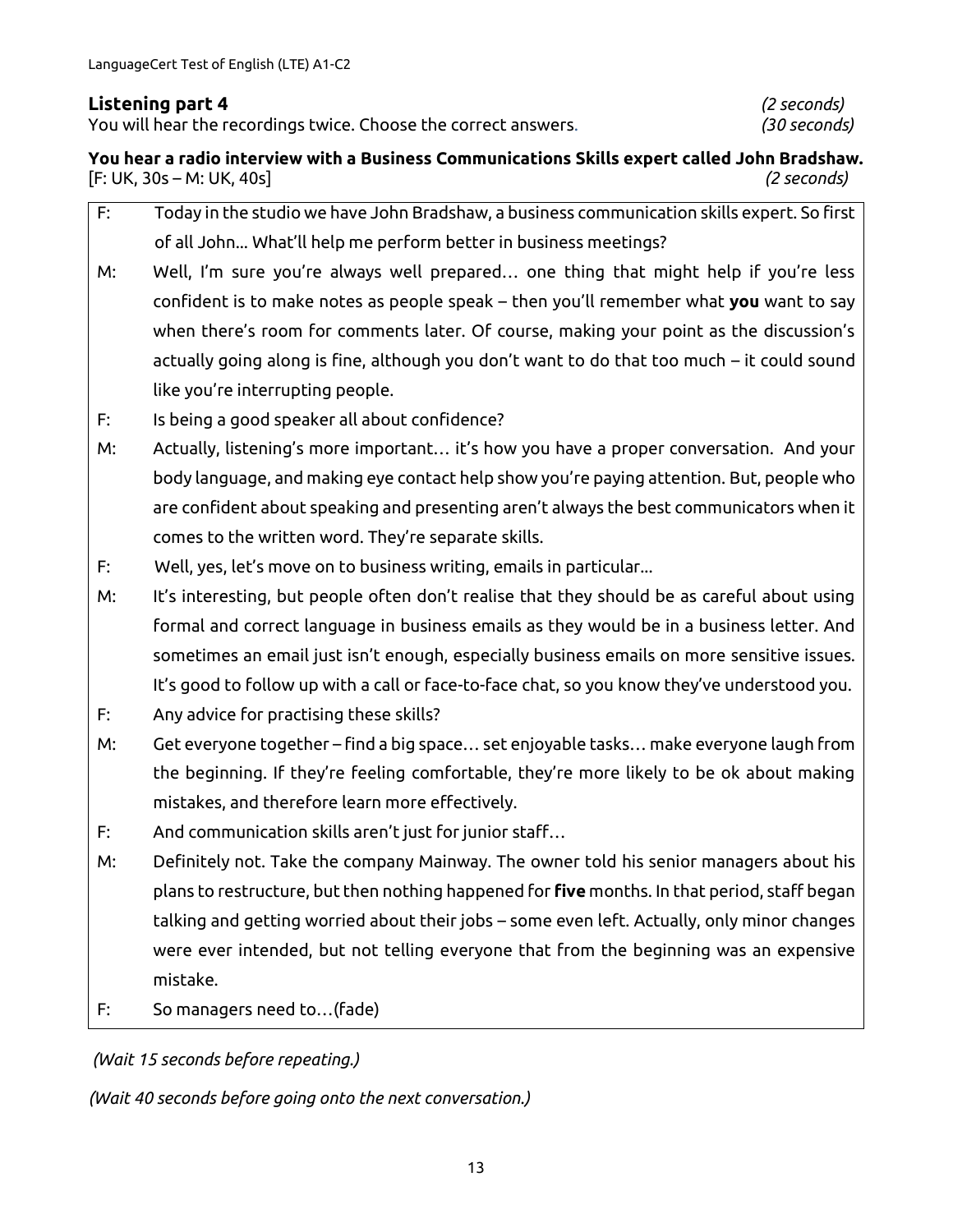## **You hear a customer support manager called Elsa, talking to another manager called Connor, about her performance review.** *(2 seconds)*

 $[$ F: UK, 30s – M: UK, 30s $]$ 

- F: I'm glad you suggested having coffee, Connor. It's been mad preparing for my performance review.
- M: I'm not a fan of those, Elsa!
- F: No? They're not all about what went wrong…
- M: …but at the management level we're at, reviews feel artificial. They change the relationship between two managers who usually have more or less similar status into a kind of teacherstudent relationship.
- F: But, my line-manager John is all about the positive and he knows so much…
- M: But our line-managers aren't necessarily smarter or more capable than us! I suppose a plus point is that you get space for some reflection and an overview of all that's happened…
- F: Exactly, reviews put things in context where I've been… where I'm going. I realise reviews aren't perfect. I mean, there's the goal-setting element… One of my goals was to reduce the average waiting time for customers calling customer support… cut it in half to two minutes.
- M: Wow that's ambitious!
- F: I know, but I thought: ok It's a great way to improve company performance. I've got it down to just **over** two minutes but that was the result of hiring extra reps, giving more training… but, what's actually a **great** achievement, looks like a **missed** objective on paper!
- M: Oh no!
- F: But John'll see customer satisfaction's improved… and some 'step-up' training I've introduced is taking my representatives from level 1 to level 2, so they can take on more calls.
- M: Great.
- F: But I agreed to John's suggestion that, to measure the success of the 'step up' training, representatives should be able to handle a full volume of calls within four weeks of their training.
- M: How's that gone?
- F: Well, I **now** see that four-weeks was so arbitrary: why four weeks? Why not six? The newlytrained reps are doing great, but I shouldn't have tied **their** performance to such a strict deadline… all I did was put pressure on them… it makes me feel I'm not a good supervisor.
- M: Don't be hard on yourself the goal wasn't your idea.
- F: Well…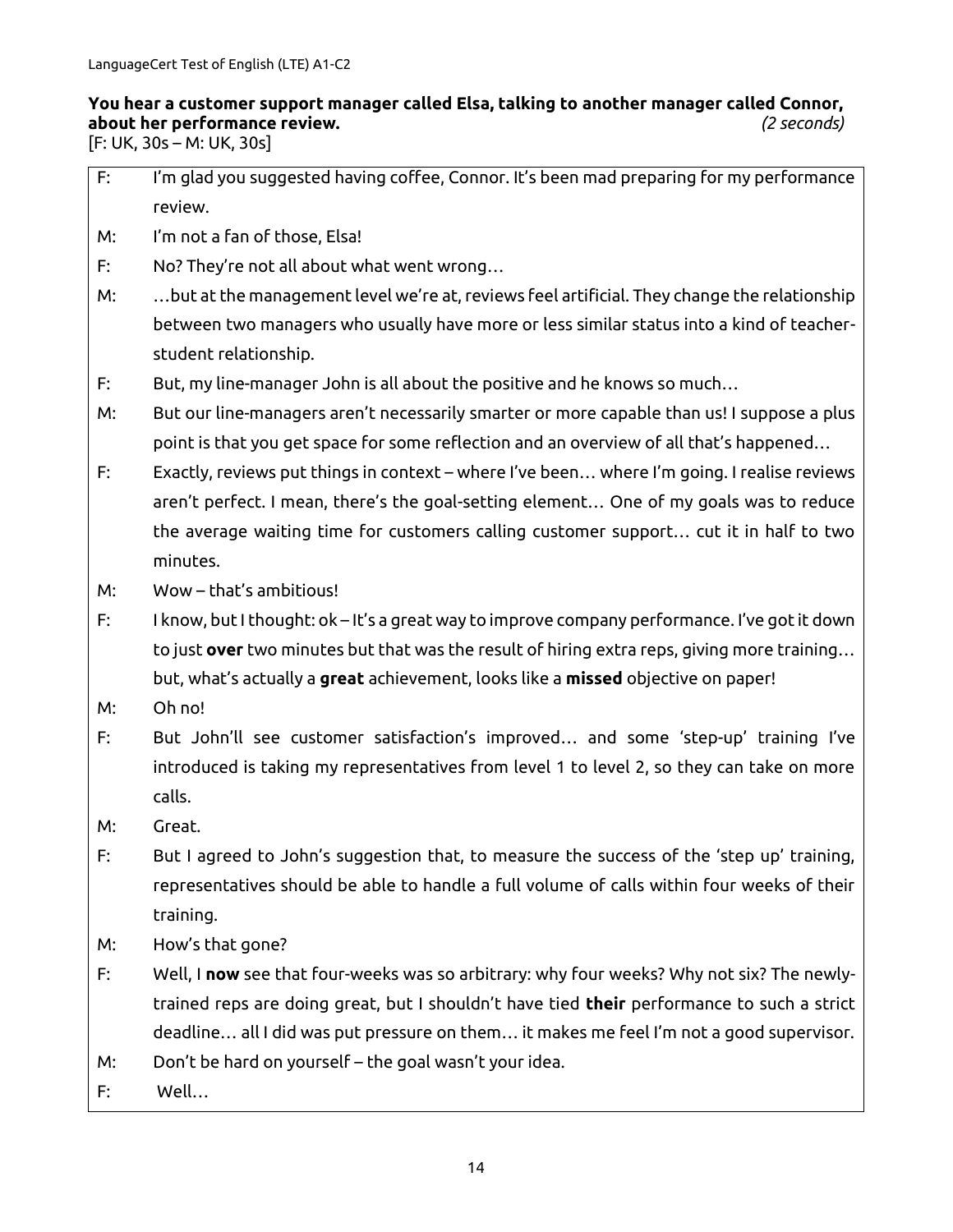M: I guess there's a lesson to learn here… not to take a goal at face value, but to question it. What are the implications? We line-manage people ourselves, so we need to remember that goal-setting's a real skill, and bad goals can impact on someone's daily work in ways we never planned.

*(Wait 15 seconds before repeating.)*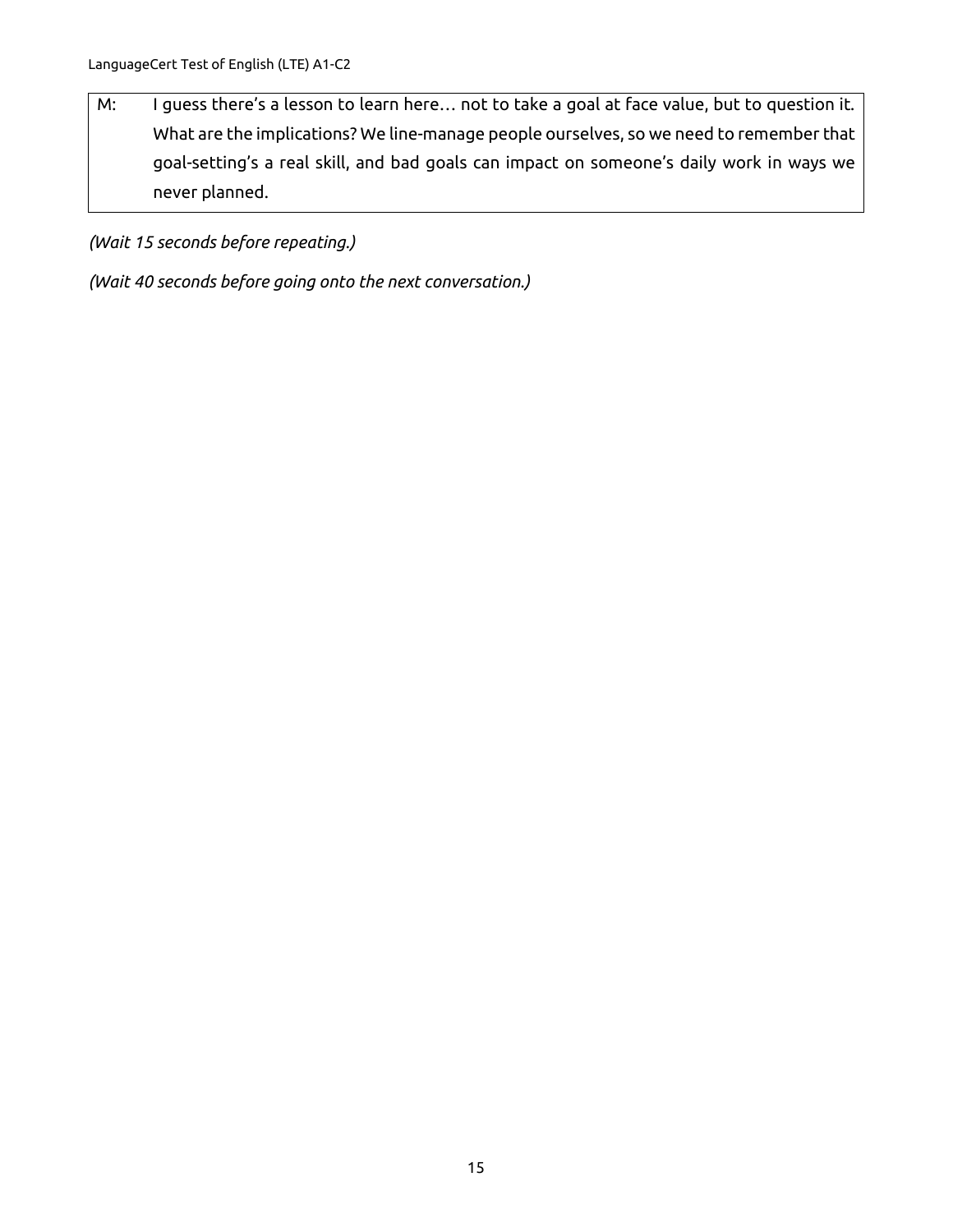#### **You hear a careers expert called Josh Krasnik giving a talk to some undergraduates.** [M: US, 30s F: US, early 20s] *(2 seconds)*

- F: Tonight we'll hear from Josh Krasnik, who specialises in careers advice for undergraduates. Welcome Josh.
- M: Thank you Makayla.
- F: So, this evening Josh you're talking about the skills new graduates need in the workplace…
- M: Exactly. Now there's something really important to realise… you're probably aware that thirty-five percent of the US population has received at least four years college education, but while this might be the most educated population ever, college degree programs are failing to keep pace with changes out in the real world. To be brutally honest, you're being prepared for jobs that might not exist next year, and the skills gaps are widening!
- F: Wow, that's **not** what we want to hear…
- M: Well, the truth is that this is gonna become more problematic as more work tasks are automated. It's not all doom and gloom though … yes, automation may result in you guys having to do higher-value work earlier in your careers, as machines take over mundane tasks, but this might actually suit you. As a group you tend to demand more autonomy and responsibility. And you're gonna need to get prepared for what lies ahead: increasing numbers of employers are gonna require exceptional soft skills – the ability to write, listen and communicate effectively will be paramount.

The good news is that as new graduates you'll be well-qualified to bridge your own skills gaps. The under-30s demographic are known to be more demanding and anxious. But, you're also curious, and far more focused on agency, self-direction, and self-development and have a healthy disregard for the old structures that used to govern career progress. You know your careers will meander through multiple roles and industries, and you're motivated to keep moving forward.

- F: Are you suggesting that we're our own solution?
- M: The way you'll solve the skills dilemma is through smart, iterative skills acquisition that's sensibly and loosely guided by your requirements. As new graduates you'll already have the foundation of a college degree, so building new skills doesn't have to take the path of heavy-duty, multi-year qualifications – they're too cumbersome. Instead, you can access the near-infinite resources online.
- F: But don't employers have a part to play?
- M: Many companies offer training as a way to attract the best talent. And progressive employers are providing new hires with excellent resources … for example, technologies that quickly assess skills gaps, or help set and track learning goals. They're also encouraging